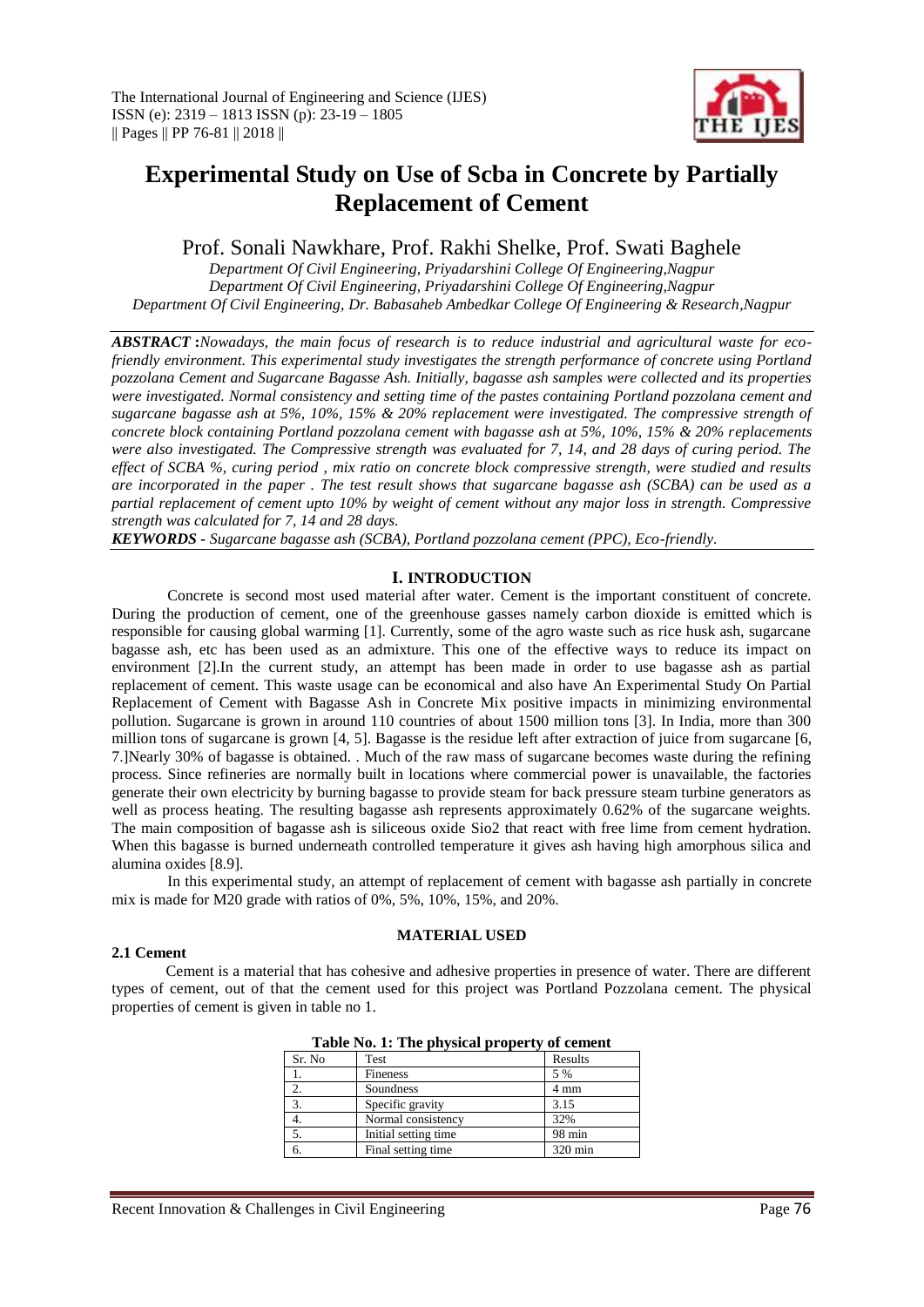# **2.2 Fine aggregate:**

The fine aggregate used in the concrete productions is natural sand of river. The most common constituent of sand is silica, usually in the form of quartz, which is chemical inert and hard. Hence used as a fine aggregate in concrete. In order to investigate its properties for the required application different tests were carried out which include: sieve analysis and fineness modules, specific gravity and absorption capacity, moisture content and unit weight as per specification laid down in IS: 383-1970. The physical property of fine aggregate is shown in table no 2.

| Table No. 2: Filysical property of thie aggregate |                   |         |  |
|---------------------------------------------------|-------------------|---------|--|
| Sr. No.                                           | Test              | Results |  |
|                                                   | Moisture contents | 0.18 %  |  |
|                                                   | Water absorption  | 0.21%   |  |
|                                                   | Specific gravity  | 2.56    |  |

|  |  |  | Table No. 2 : Physical property of fine aggregate |
|--|--|--|---------------------------------------------------|
|--|--|--|---------------------------------------------------|

#### **2.3 Coarse Aggregate:**

Coarse aggregate is the main constituent of concrete, it provide main body of concrete. Approx. 70% volume of concrete is occupied by coarse aggregate. Crushed Stone of maximum size of 20 mm has been used as coarse aggregate. The physical property of course aggregate is given in table no 3.

|        | abic Tw. S. The physical property of course aggregat |         |
|--------|------------------------------------------------------|---------|
| Sr. No | Test                                                 | Results |
|        | Moisture content                                     | 0.22%   |
|        | Water absorption                                     | 0.52 %  |
|        | Specific gravity                                     | 2.66    |

**Table No. 3: The physical property of course aggregate**

#### **2.4 Water:**

Water plays an important role in the formation of concrete as it participates in chemical reaction with cement. Due to the presence of water the gel is form which helps in increase of strength of concrete. Almost any natural water that is drinkable and has no pronounced taste or odour can be used as mixing water. Water from lakes and streams that contain marine life are also usually suitable.

#### **2.5 Sugarcane bagasse ash :**

Bagasse is a cellulose fiber remaining after the extraction of the sugar-bearing juice from sugarcane. Bagasse ash is one of the biomass sources and valuable byproducts in sugar milling that often uses bagasse as a primary fuel source to supply all the needs of energy to move the plants. The bagasse ash is about 8-10% of the bagasse and contains unburned matter, silica and alumina. Bagasse ash has been a problem to the environment due to its disposal. The most significant pollutant emitted from the boilers being a particulate matter, caused by the turbulent movement of combustion gases with respect to the burning bagasse and resulting ash. Sometimes some auxiliary fuels typically fuel or natural gas may be used during startup of the boiler or when the moisture content of the bagasse is too high to support combustion, in such cases the emissions of  $SO_2$  and  $NO_2$  will increase. Sugarcane bagasse ash has also been found to have such pozzolanic property hence it can be used for partial replacement of cement. For this research sugarcane bagasse was taken from wardha district. The physical property of SCBA is given in Table no. 4.

| Sr. No | . .<br>Test      | Results      |
|--------|------------------|--------------|
|        | Fineness         | 0.8%         |
|        | Unit weight      | $0.80$ gm/m3 |
|        | Specific gravity | 1.89         |

**Table No. 4 : The physical property of SCBA**

#### **II. EXPERIMENTAL PROGRAM**

Compressive Strength test were carried out to investigate compressive strength of concrete blocks made with partially replacement of cement with SCBA with different mix proportion for curing periods of 7, 14 and 28. Table no. 5 shows the no. Of specimens for each mix ratio.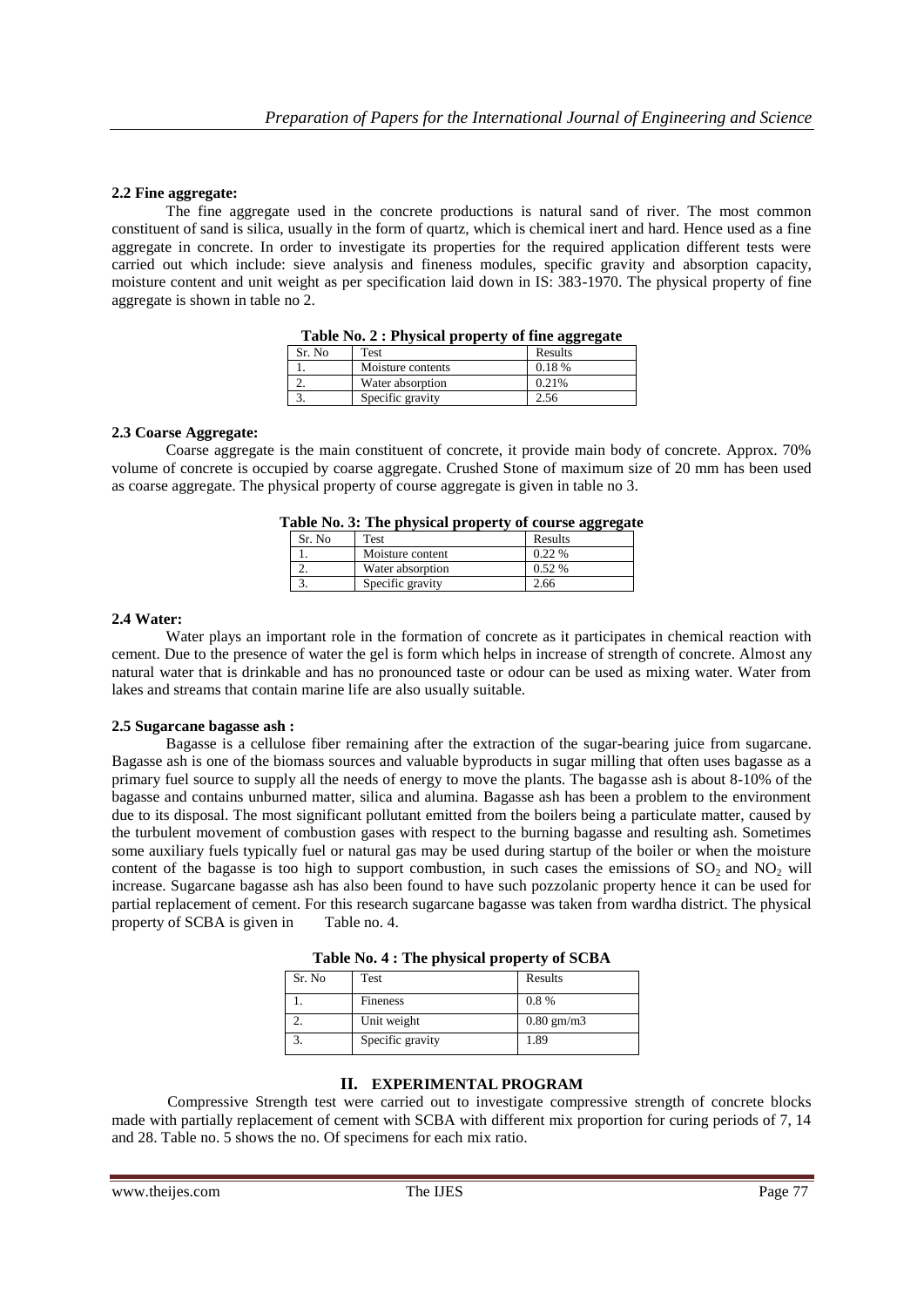| Days | Conventional | <b>SCBA</b> |    |     |     |
|------|--------------|-------------|----|-----|-----|
|      | Concrete     | 5%          | 0% | 15% | 20% |
|      |              |             |    |     |     |
|      |              |             |    |     |     |
|      |              |             |    |     |     |

Table no 5. No of Specimens for each mix ratio

After weighing all the material required for preparing the concrete using an electronic weighing balance SCBA, sand, aggregate and cement were blended thoroughly to make uniform mass. The required amount of water was added gradually to make SCBA cement mixture required quantity were added mixing was continued. The mixture was casted into square mould with help of trowel and allowed for 24 h for initial setting. The specimens were removed after initial setting period from the mould and then kept in water tank for curing. Fig. 1 shows mixing of material to prepare the specimens and curing of specimens in tank. Experimental program had curing periods of 7 14 and 28 days.



**Fig. 1: Mixing of material to prepare the specimens and curing of specimens in tank**

The first paragraph under each heading or subheading should be flush left, and subsequent paragraphs should have a five-space indentation. A colon is inserted before an equation is presented, but there is no punctuation following the equation. All equations are numbered and referred to in the text solely by a number enclosed in a round bracket (i.e., (3) reads as "equation 3"). Ensure that any miscellaneous numbering system you use in your paper cannot be confused with a reference [4] or an equation (3) designation.

# **3.1 TEST PROCEDURE:**

By using an electronic weighing balance, each specimen was weighted after air drying compressive strength was measured by compression test on specimen with the help of compressive testing machine. Three number of specimen where prepared and tested for each mix ratio and for particular SCBA%. A total number of 45 specimen where prepared and tested for the compressive strength and the results are incorporated in the paper.

# **III. RESULT AND DISCUSSION**

# **4.1 Failure Pattern :**

The Failure Pattern of concrete block with SCBA under the Action of compressive load was observed. Before failure vertical and diagonal crack were observed in the specimen. The failure pattern of concrete block in SCBA as shown in the Fig.2.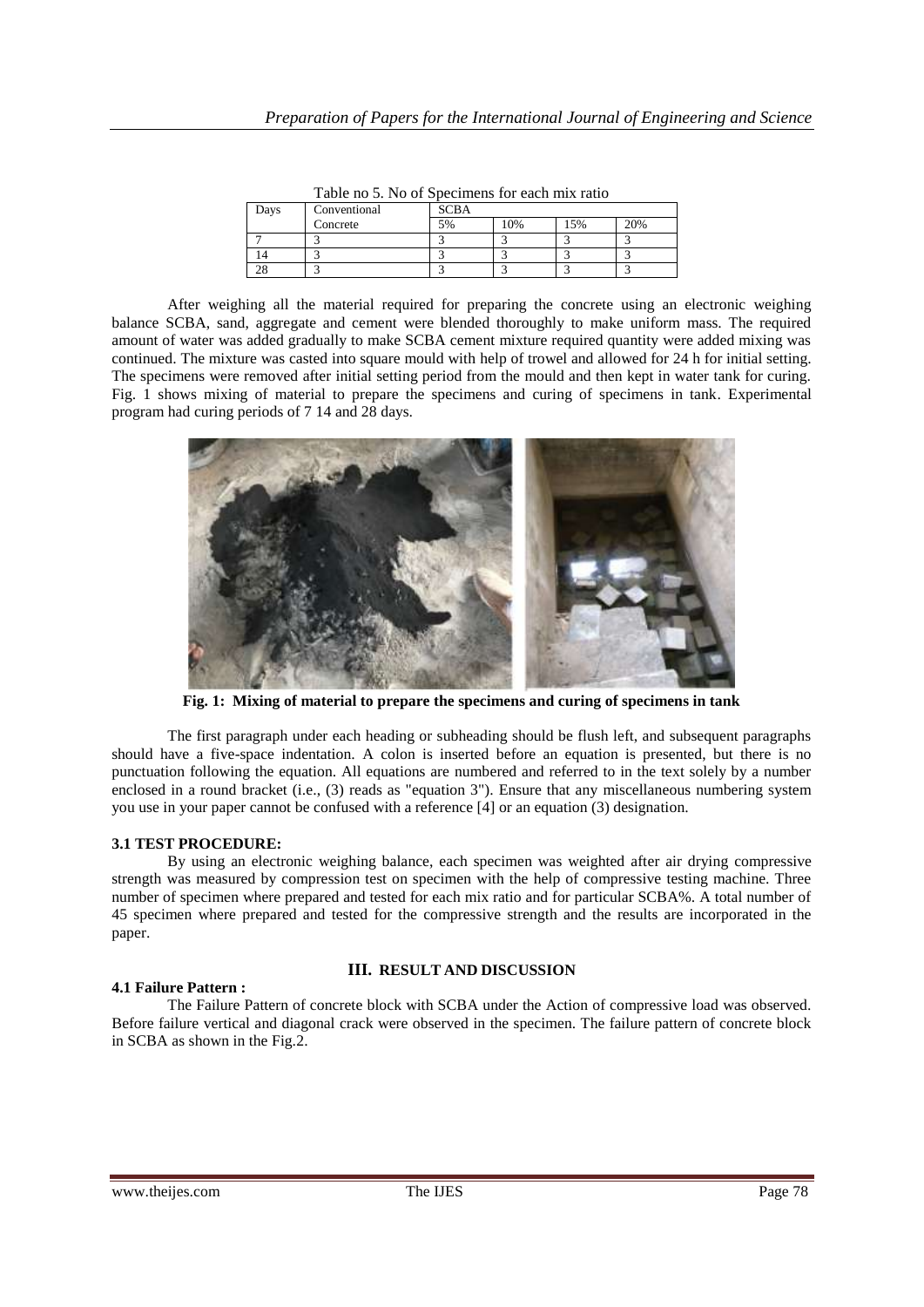

**Fig. 2: Failure Pattern**

# **4.2 Slump cone test**

A high quality concrete is one which has appropriate workability (around 65 mm slump height) in the fresh condition. Basically , the greater the measured height of slump , the improved the workability will be , indicating that the concrete flows easily but at the same time is free from segregation the slump achieved at the rate of 65mm to 85mm for the different mix of SCBA . It is found that workability of concrete increases by increasing the percentage of replacement of SCBA in concrete.

# **4.3 Compressive strength**

After 7, 14, 28 days of curing period, the compression test on specimen was conducted Fig.3 shows the effect of curing period on compressive strength. The result shows that sugarcane bagasse ash (SCBA) can be used as a partial replacement of cement upto 10% by weight of cement without any major loss in compressive strength. As SCBA is agro waste, so it is economical to use. The minimum and maximum compressive strength of conventional concrete is 17.33 MPa and 29.60 MPa respectively. The minimum and maximum compressive strength of concrete mixed with SCBA is 20 MPa and 30.66 MPa respectively. Fig 3 shows the effect of curing period on compressive strength. Fig. 4 shows the effect of SCBA on compressive strength for 7 days, 14 days, and 28 days curing period. Fig 6 Shows Characteristic strength of concrete at w/c 0.50 after 7, 14 and 28 Days.



**Fig. 3 Effect of curing period on compressive strength.**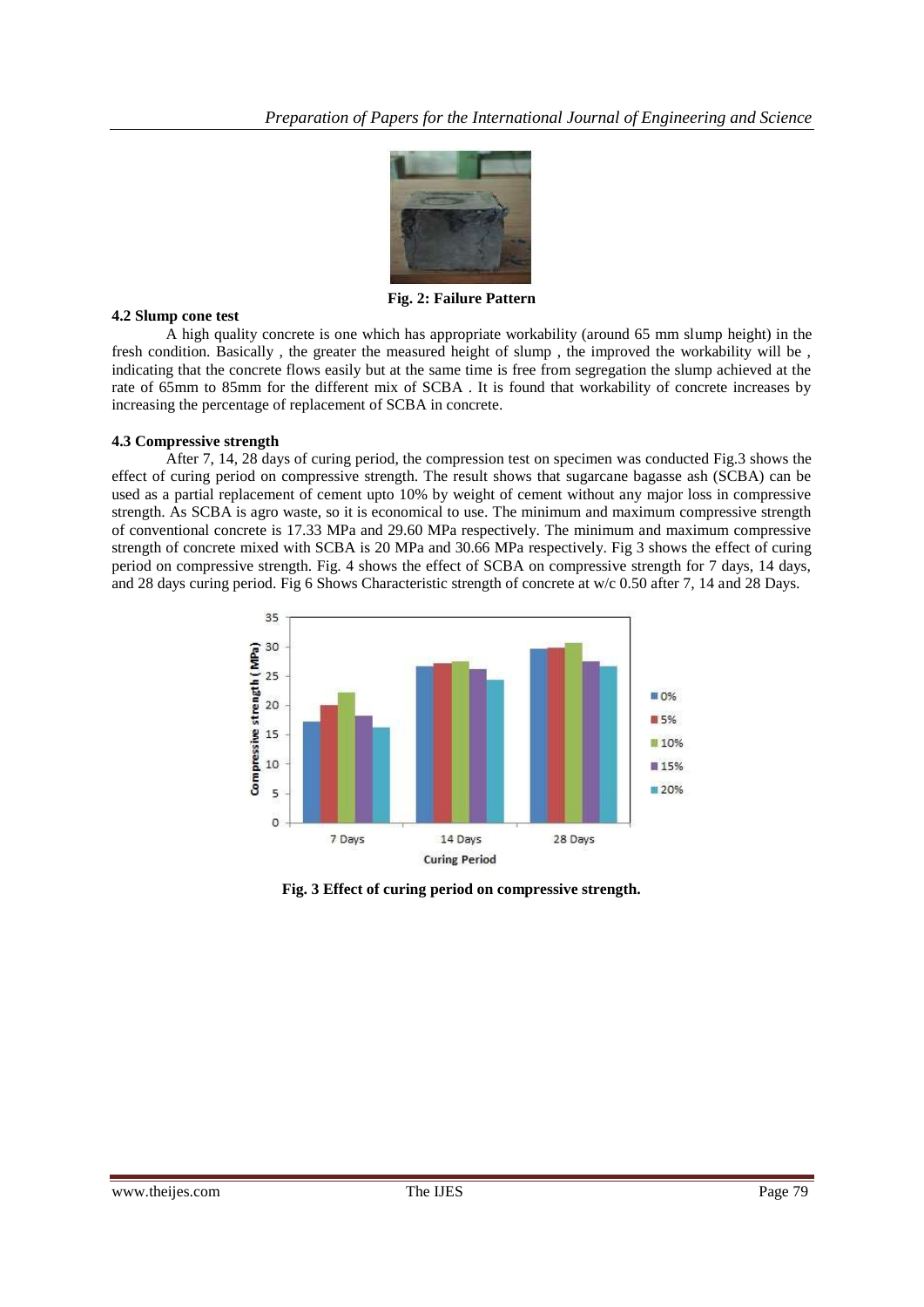

**Fig. 4 Effect of SCBA on compressive strength for 7 days, 14 days, 28 days curing period**

| Sr. No | %SCBA | Compressive Strength (MPa) |         |         |
|--------|-------|----------------------------|---------|---------|
|        |       | 7 Days                     | 14 Days | 28 Days |
|        |       | 17.33                      | 26.67   | 29.60   |
|        |       | 20                         | 27.11   | 29.77   |
| 3.     | 10    | 22.22                      | 27.56   | 30.66   |
| 4.     |       | 18.22                      | 26.22   | 27.56   |
|        | 20    | 16.22                      | 24.44   | 26.67   |

**Table no. 6 Characteristic strength of concrete at w/c 0.50 after 7, 14 and 28 Days.**

# **IV. CONCLUSION**

- 1. From the study conducted, it is concluded that workability of concrete increases by increasing the percentage of replacement of SCBA in concrete.
- 2. The finely grounded SCBA can be successfully replaced by cement and is responsible for higher compressive strengths than normal concrete (keeping quantity of cement constant).
- 3. The cement could be advantageously replaced with SCBA up to a maximum limit of 10% for M20 concrete .The study reveals that the compressive strength increased up to 10% replacement whereas beyond 15% replacement the strength was found to be decreasing. Therefore it is possible to use bagasse (SCBA) as cement replacement material to improve quality control and reduction of cost.
- 4. The minimum and maximum compressive strength of concrete mixed with SCBA is 20 MPa and 30.66 MPa.
- 5. The slump achieved at the rate of 65mm to 85mm for the different mix of SCBA .

A conclusion section must be included and should indicate clearly the advantages, limitations, and possible applications of the paper. Although a conclusion may review the main points of the paper, do not replicate the abstract as the conclusion. A conclusion might elaborate on the importance of the work or suggest applications and extensions.

# **REFERENCES**

- [1]. Kandaswamy A N, Sivakumar D, Ponvalavan M, Jagathan Prakaash A. Experimental Study on Concrete Blended With Sugarcane Bagasse Ash. International Journal of Advanced Information Science and Technology. 2014 December; 32(32), 16-21.
- [2]. Sireesha G, Kantha Rao M, Kantha Rao P. An Experimental Study on Strength Properties of Concrete When Cement Is Partially Replaced With Sugar-Cane Bagasse Ash. IOSR Journal of Mechanical and Civil Engineering. 2013 September; 9(3), 35-38.
- [3]. hruthi H R, Eramma H, Yashwanth M K, Keerthi Gowda B S. A Study on Bagasse Ash Replaced Plain Cement Concrete. International Journal of Advanced Technology in Engineering and Science. 2014 August; 2(8), 16-21.
- [4]. Chennakesava Rao M S, Prabath N V N. Green Concrete using Agro Industrial Waste (Sugarcane Bagasse ASH). International Journal of Soft Computing and Engineering. 2015 March; 5(1), 50-56.